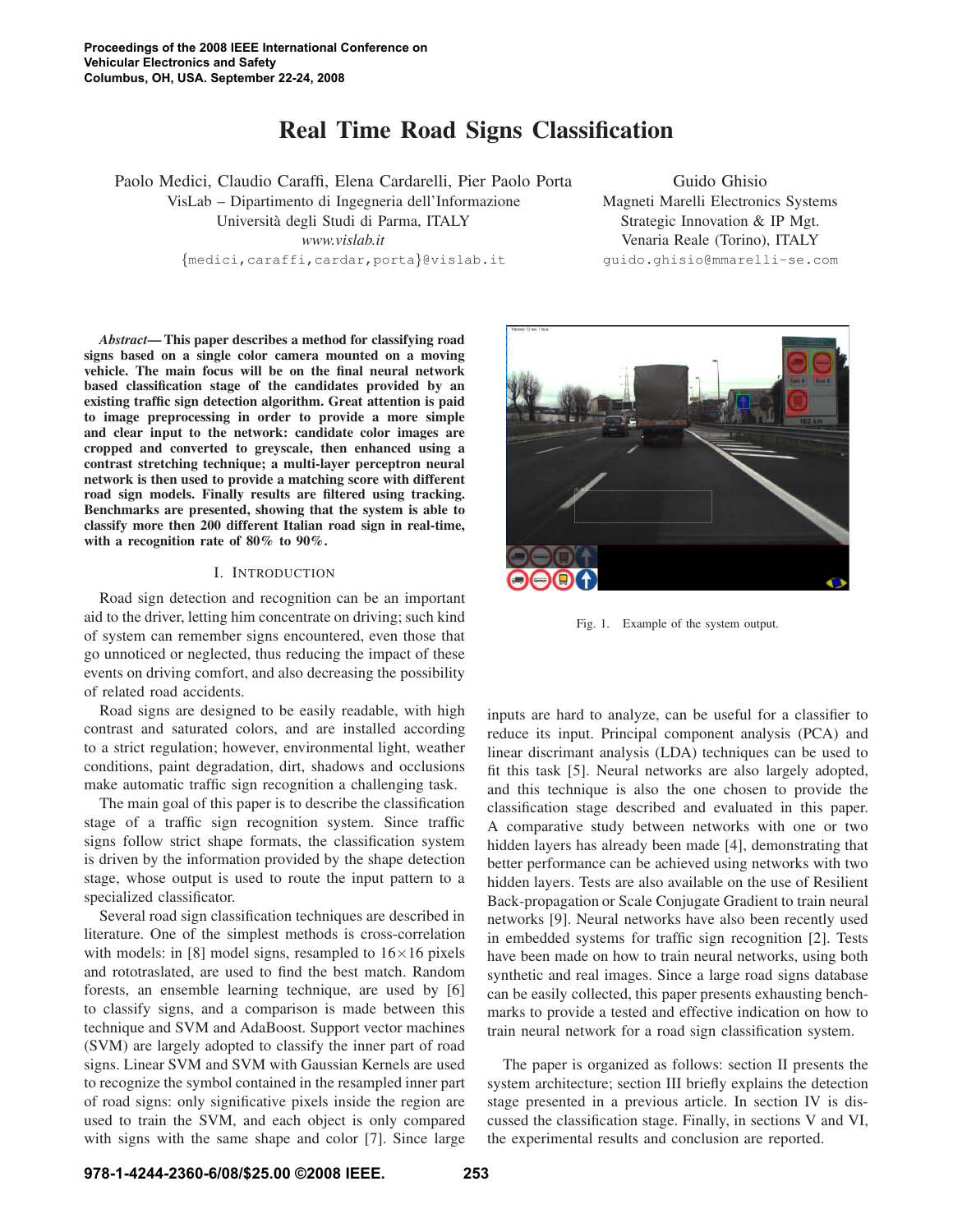

Fig. 2. Traffic Sign Recognition System flowchart.



Fig. 3. Examples of region candidates reported by detection stage.

# II. SYSTEM OVERVIEW

The overall system architecture is shown in fig. 2. First, the input image is fed into a detection module in order to extract several regions of interest; a detailed description of the algorithm used can be found in [3], but will be briefly summarized in following section. A tracking stage then associates currently detected regions with previously classified ones; a contrast stretching algorithm tries to compensate for the variable illumination conditions and finally the classificator processes the regions and identifies the sign type. An example of the final output is shown in fig. 1.

#### III. DETECTION

The detection algorithm is based color and shape analysis, and generates a list of candidate regions where potential road signs can be found.

Color is one of the most exploited features for traffic sign detection, since they usually are characterized by a limited set of easily identifiable colors. This approach thus results in reduced computational requirements. In order to be independent of lighting conditions a color equalization stage is performed on the input image, and the resulting RGB image is converted to the HSV color space, which has been chosen since the Hue component is invariant to changes in light intensity. A threshold on Hue and Saturation is used to obtain Red, Blue, Yellow and White binary images. Binarized images are subsequently labelized, then small labels are rejected, while overlapping ones are merged, and the results are classified using both pattern matching and shape estimation. Example detected candidate regions are shown in fig. 3.

After this stage, each region is assigned to one of eight sign classes: Danger, Temporary Danger, Prohibitions, Obligation, Information, Stop sign, No Parking, Yield and Priority Road.



Fig. 4. Illumination histogram of region provided by detection stage, before *(a)* and after *(b)* contrast stretching.



Fig. 5. Contrast Stretching and filtering applied to some test regions provided by detection stage. Illumination variations are rejected and border of sign partially removed.

Signs then undergo a classification stage, with the exception of Yield and Priority Road, since they do not contain particular patterns and are handled separately.

## IV. CLASSIFICATION

Regions provided by the sign detector are converted to greyscale and resampled to  $50 \times 50$  pixels. Since on this regions intensity histograms will be analyzed, and nearest interpolation can generate an imprecise histogram, bilinear interpolation becomes necessary during the resampling process.

In road signs composed by a border and an inner symbol (Danger and Prohibition), only the internal region is resampled to the target size, while the other signs are resampled in their entirety. A mask is then applied on the resampled regions in order to remove the background and the border where present. This mask is generated using shape information (for example a circular mask for Prohibitions and Obligation) and adapted to the border.

From this filtered region a 256 bin greyscale histogram is computed. Since a mask has been applied, the number of pixels analyzed is reduced by up to 50%, but it is still large enough to have a reliable histogram without a filtering pass. On this histogram two peaks are selected, one relative to the background and one relative to the shade of the symbol. For road signs with white inner symbol (Obligation), pixel values are inverted, in order to represent all symbols with a black shade and white background, independently of their class. Different sign classes have different ratios between background and inner symbol size, therefore depending on the specific sign class a different peak detector is used to find the shade indexes for the background and the symbol.

The two detected peaks are used to constrast stretch the filtered region between 40 and 255 (see fig. 4), with the bottom value (40) chosen according to the black level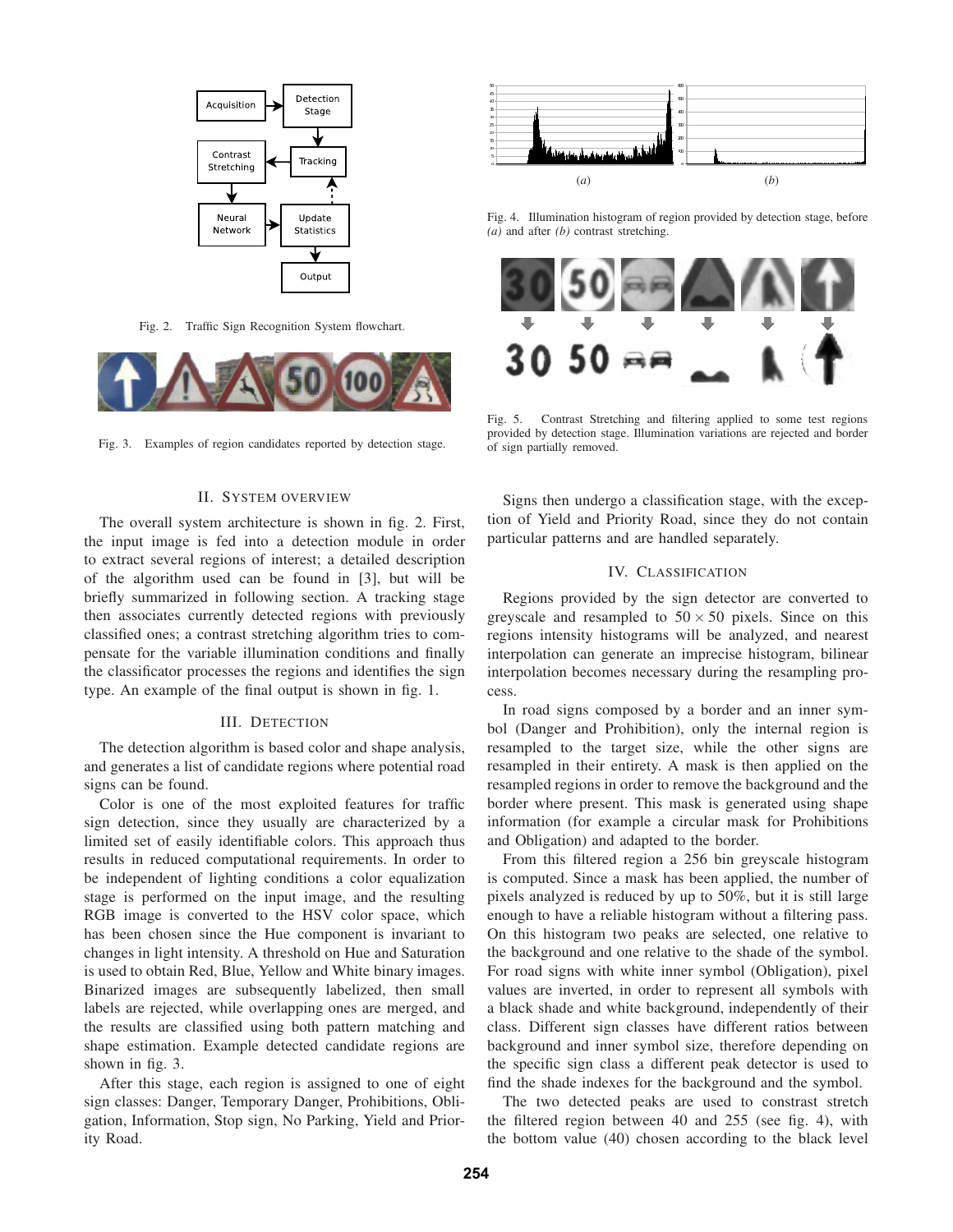of synthetic test images. Some examples of refined and illumination corrected regions are shown in fig. 5.

The presented algorithm allows to compensate for scale, position and intensity variations, while noise due to occlusions, dirt or other environmental conditions are not handled by the presented processing steps.

The final reduced and normalized regions of any traffic sign candidate are directly used as the input vector of a neural network classifier, which is presented in the following section.

### *A. Neural Network*

A multi-layer perceptron network with feed forward topology is used for classification [1], and six different neural networks have been trained, one for each reported class of road signs. No special network output is reserved for false positives, since they are expected to provide low values on all output nodes. Networks are trained with the backpropagation method, and validation sets are used to avoid overfitting.

Neural network topologies differ among classes. The input layer is always  $50 \times 50$  large, and output layer size is equal to the number of signs associated with the given category. The number of hidden layers (one or two) and their size have been chosen to optimize the network performance after extensive benchmarks: the use of only a few neurons and a hidden layer usually does not give satisfactory results, while too many of them causes overfitting. Neural networks with different topologies (with different numbers of layers and layer sizes) have been trained and tested. The best network for each class has been adopted for use in the final application. Currently adopted topologies are shown in table I.

| Net Name     | # Hidden Layer | Geometry   | # Output |
|--------------|----------------|------------|----------|
| Prohibitions |                | $115 + 65$ | 37       |
| Information  |                | 50         | 10       |
| Obligation   |                | $90 + 40$  | 26       |
| Danger       |                | 175        | 42.      |
| No-Parking   |                | 40         |          |
| Stop         |                | 80         |          |

TABLE I NEURAL NETWORK GEOMETRY

A back propagation approach is used to train the networks, using both synthetic patterns (roto-translated synthetic signs) and real ones, manually chosen in order to cover a broad range of cases, but trying to avoid excessive specialization of the network: in order to avoid that kind of specialization, to train the networks only a portion (about 5% 10%) of real signs is used,

The neural networks are functions with  $2500 (50 \times 50)$ inputs and several outputs; each output represents the confidence of classification of the associated sign. Outputs of the network are further processed during the tracking stage described in the following section.

#### *B. Tracking*

the use of a tracking stage is important for several reasons:



TRAINING/VALIDATION SET



Fig. 6. Neural Network output averaging. Some outputs of neural network of the same sign tracked among 10 frames are showed, and average of all histograms are reported.

- neural networks output is not stable, and can occasionally provide wrong results;
- in order to provide a useful road sign classification system, only one output for each encountered sign should be reported.

Before classification all the regions selected by the detection stage are compared with those classified in the previous frames. For this reason only successfully classified regions can be tracked.

In case of a successful match regions are tracked, while signs remaining without a match are marked as 'ghost'.

Neural networks can be considered as transfer functions with several inputs, and *n* outputs  $O_0 \ldots O_n$ . In any frame, outputs of the neural network are averaged with the previous network output  $A_0 \ldots A_n$  of the same tracked sign, using as weight the region size  $w$ , so that far candidates have less weight compared to the closer ones.

$$
A'_{i} = A_{i} + O_{i} * w
$$
  
\n
$$
W' = W + w
$$
\n(1)

 $A_i$  (2)

When a tracked object goes outside of the screen or becomes 'ghost' for more then 5 frames, the sign identifier is reported using the maximum average value

 $id = \max_i$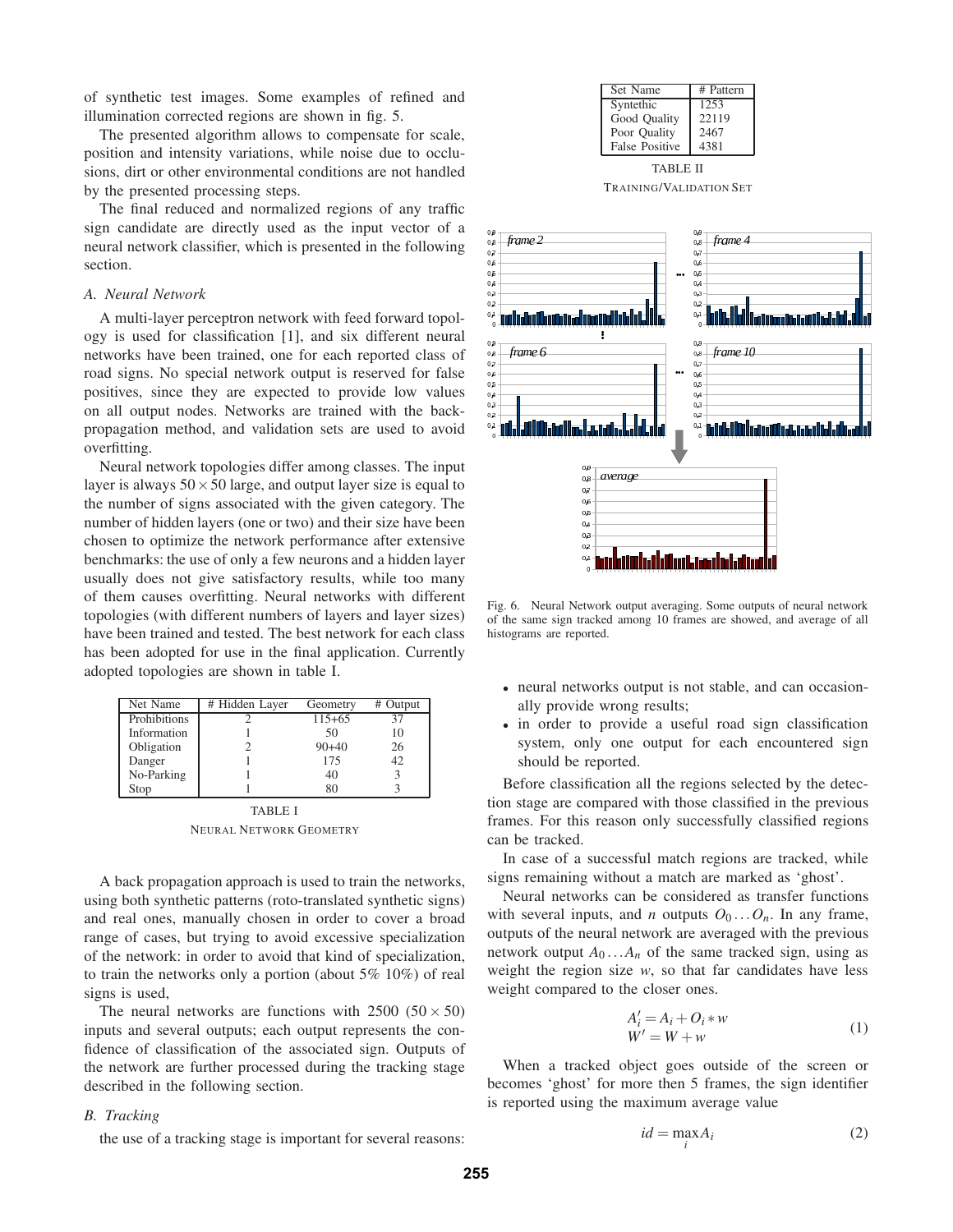

Fig. 7. Example of training and validation images: Synthetic signs *(a)*, Good Quality signs *(b)*, Poor Quality signs *(c)*.

only if the normalized output value  $A_{id}/W$  is above a given threshold ξ, which in general assumes different values for each signs class. Thresholds have been chosen through the use of receiver operating characteristic (ROC) curves analysis.

In order to reduce the system latency, if a road sign is constantly tracked for at least 10 frames, it is classified in advance and directly reported to the user.

Typical response of a neural network processing the same sign among different frames is shown in fig. 6. The last histogram in the figure is the averaging of all the responses, filtering out most of the outputs variability.

# V. EXPERIMENTS AND BENCHMARKS

In this section several results produced during the training stage are reported. Results are presented in the form of ROC curves, where correct detection ratio is a function of the false positives number. ROC curves graphically describe the performance of various classifiers, allowing to compare them without the need of explicitly define a value for the threshold ξ. During network evaluation false positives ratios are computed using both regions wrongly classified to be a sign, and misclassified signs.

All benchmarks presented in this section are produced using the 'Prohibition Set', but the following considerations can be directly extended to other networks.

Sets involved in training and validation of networks can be divided in

- **Synthetic**: signs generated by rotation and translation of a model;
- **Good Quality**: real signs, correctly detected, cropped and normalized;
- **Poor Quality**: real signs, partially occluded, incorrectly cropped, and in general not human readable;
- **False Positives**: false positives reported by the detection stage.

Real patterns used to populate the sets are regions dumped by the system before the classification stage. Examples of signs used during training and validation are shown in fig. 7.

The Poor Quality Set is composed by partially occluded signs, saturated signs and any sign hard to classify for a human supervisor. Statistics on this set are made without considering false negatives, but only misclassifications as an error. On this set losing a sign is not important, but it is an error mistaking one sign for an other.



Fig. 8. Overfit on training network: prohibition network with two hidden layers 115+65 validated after 50K (RED), 100K (GREEN), 200K (BLUE) iterations.



Fig. 9. Prohibition network trained with network of different hidden layers number and size.

Depending on the sign class, the number and quality of false positives changes. False Positives Set also contains real road signs encountered during the system evaluation but not relevant for the user.

## *A. Neural Network Evaluation*

Before any further test, the overfitting problem needs to be discussed, since neural networks trained on a limited training set are likely to overfit. To study this behavior a network has been trained for an high number of iterations. After 50000, 100000, 200000 iterations the network has been evaluated on a validation set, and results are shown in fig. 8. When the network starts to overfit the data, the error on the validation set typically begins to rise.

In order to deal with this problem, the training can be stopped when the validation error steadily increases for a specified number of iterations.

To compare the classification results networks are trained using the same training set, composed by synthetic images and a small portion of real traffic signs. Fig. 9 shows the comparison between one single layer and two different dual layer networks. The network with a first layer of 115 neurons and a second layer of 65 neurons is the best, and it is actually used in the final application.

Initially training has been made using syntethic signs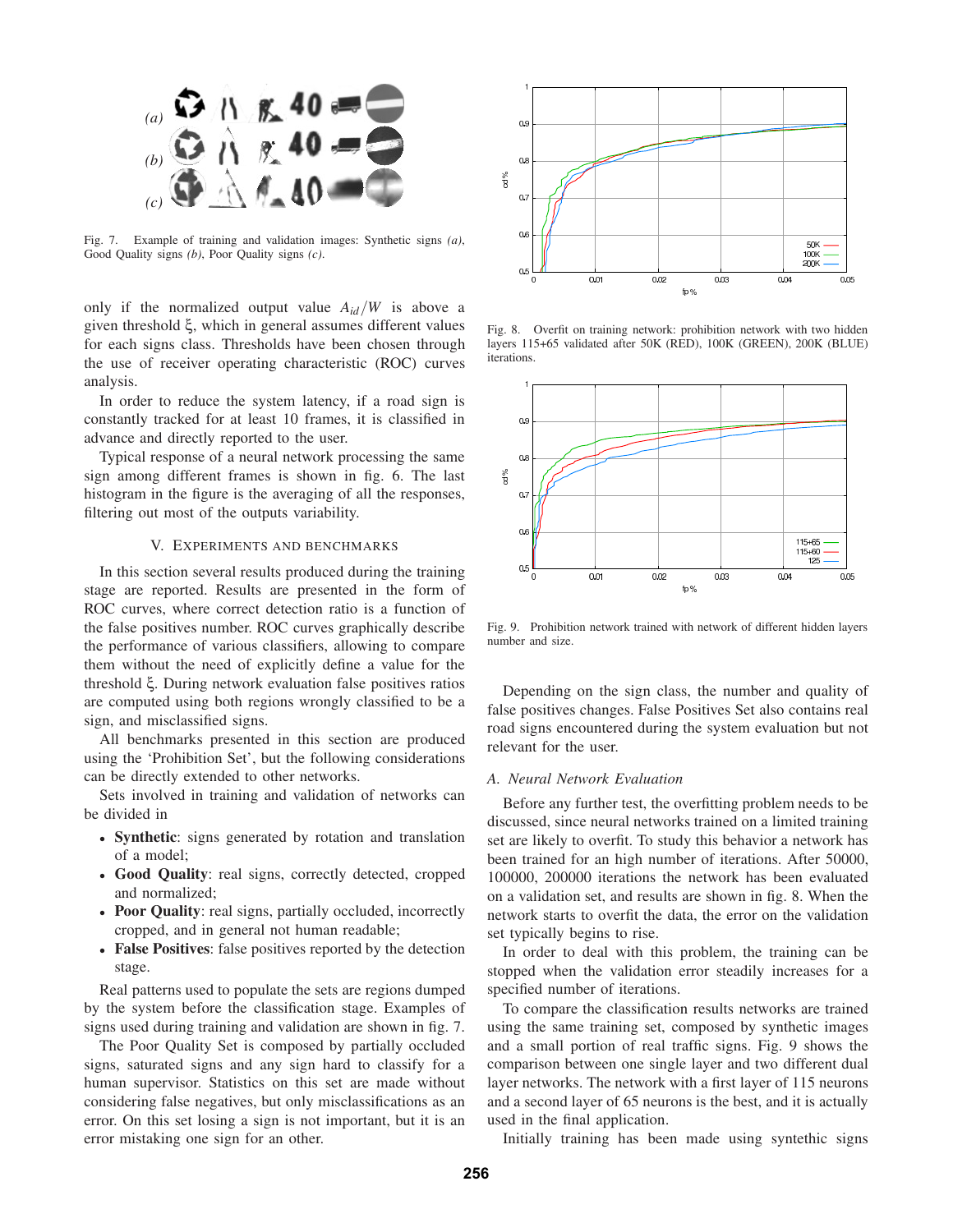

Fig. 10. Prohibition network with two hidden layers 115+65 trained using only synthetic images (RED), only real ones (BLUE) and a mixture of both (GREEN).



Fig. 11. Prohibition network with two hidden layers 115+60 trained with input size  $25 \times 25$  pixels (RED) and  $50 \times 50$  pixels (GREEN).

only; however it did not reach the requested performance. Tests with networks trained on synthetic data are reported in fig. 10, with one network trained with synthetic data, one network with real signs and the last with synthetic data and real signs. The training set is composed by 142 synthetic images and 264 real images.

In the works discussed in section I, input patterns sizes range from  $16 \times 16$  to  $31 \times 31$ , while patterns collected for this work are larger. The size chosen is  $50 \times 50$  pixels in order to easily downsample it for evaluation purpose. In fig. 11 comparison between the original network trained on  $50 \times$ 50 pixels samples and one relative to  $25 \times 25$  downsampled inputs is shown. The  $50 \times 50$  network is slightly better than the  $25 \times 25$ , however the last one uses 4 times more memory and in a embedded application this occupation can become relevant.

The construction of training and validation sets used in previous tests has been made by a human, which analyzed the worst classified patterns on the validation set and iteratively moved those patterns from the validation set to the training set. Unfortunately, this procedure has proven to be quite slow, inconsistent and can even decrease the performance of the network, as shown in fig. 12: this test compares a network trained with 623 patterns selected by a human and a network with 696 randomly selected patterns. Approximately both



Fig. 12. Prohibition network 115+65 trained using a train set provided by a supervisor (RED) and random generated (GREEN). Both Set approximately contain the same number of patterns.



Fig. 13. Prohibition network 115+65 trained using a train random generated using 10% (RED) and 25% (GREEN) of available patterns.

training set represent 10% of the validation set.

Training set size is still an open issue. Fig. 13 shows the performance of networks trained using 10% and 25% of available signs, however the number of signs in the training set is maintained low on purpose to avoid excessive specialization. In fact, the high amount of collected data appears still limited if compared with the high variability of signs appearance. To improve the performance is thus preferable to increase the number of available signs, instead of increasing only the training set size.

Brief benchmarks of networks with thresholds chosen for the final application are presented in table III.

| Net Name     | Good Sign | Overall | Overall         |
|--------------|-----------|---------|-----------------|
|              | CD        | CD      | FP / Mismatches |
| Prohibitions | 83.3%     | 79.9%   | 5.9%            |
| Information  | 87.9%     | 97.3%   | 0.5%            |
| Obligation   | 94.1%     | 92.2%   | $3.2\%$         |
| Danger       | 76.4%     | 76.6%   | $3.2\%$         |
| No-Parking   | 95.1%     | 94.1%   | 2.7%            |
| Stop         | 95.7%     | 94.5%   | 1.1%            |

TABLE III BRIEF BENCHMARK OF THE CLASS IFICATION STAGE.